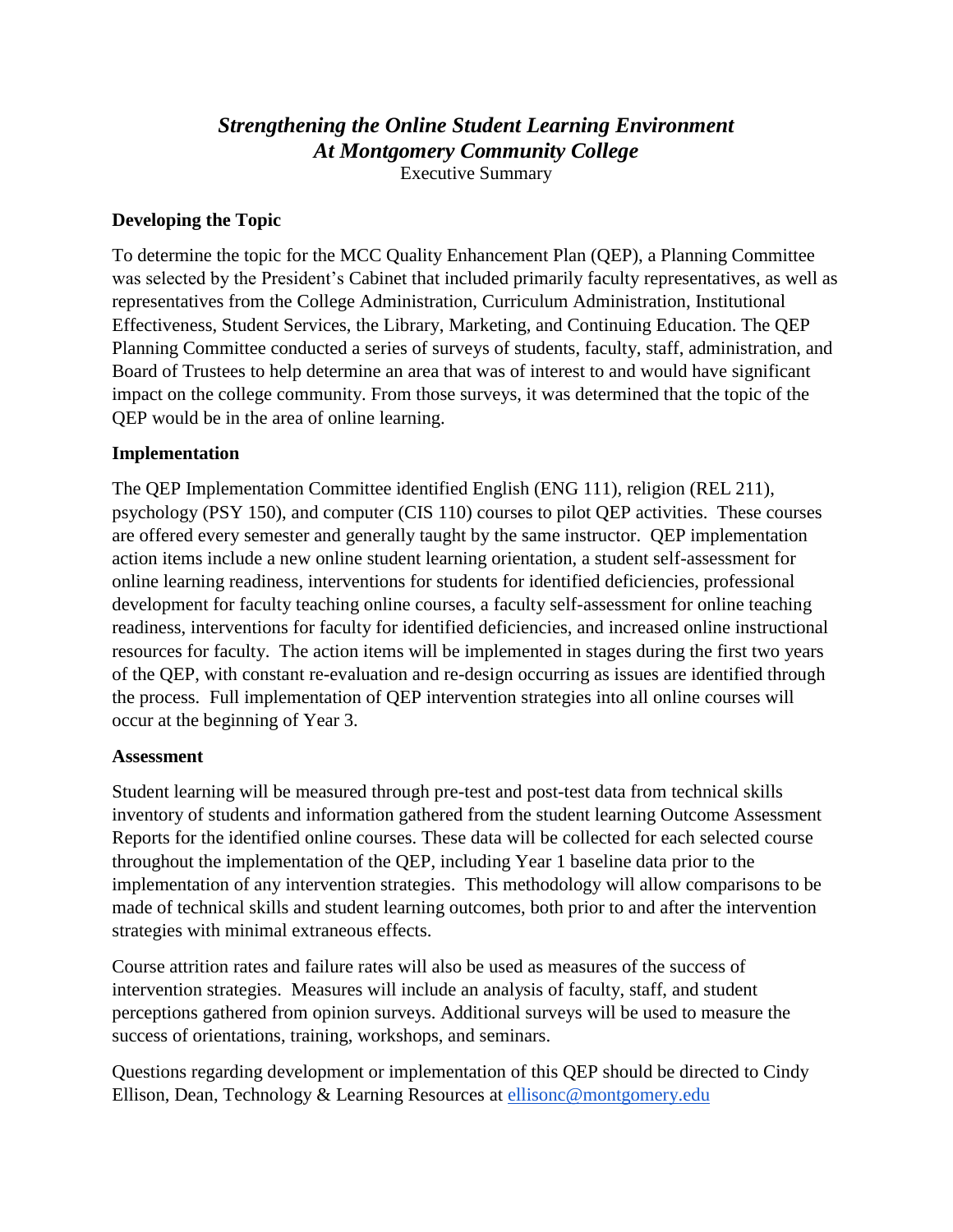# **QEP Initial Goals/Intended Outcomes**

The QEP initial goals and intended outcomes are listed in the following table. Modifications made to outcomes in the third column are explained in the next section, QEP Modifications.

| <b>Initial Goal</b>                  | N <sub>0</sub>          | <b>Intended Outcome</b>                              |
|--------------------------------------|-------------------------|------------------------------------------------------|
| To ensure that online students are   | $\mathbf{1}$            | 100% of the online students will complete the        |
| prepared to successfully complete    |                         | online student orientation.                          |
| an online course.                    |                         | Modified, Year 2 to                                  |
|                                      |                         | 100% of new online students will complete the        |
|                                      |                         | online orientation.                                  |
|                                      | $\boldsymbol{2}$        | 80% of the students will pass the online competency  |
|                                      |                         | pre-test with a score of 70% or better.              |
|                                      |                         | Modified, Year 2 to                                  |
|                                      |                         | 80% of the students completing the Online            |
|                                      |                         | Orientation Course will be evaluated as suited to    |
|                                      |                         | distance learning on the personalized Distance       |
|                                      |                         | Learning Readiness Plan evaluation instrument.       |
|                                      | 3                       | Deleted, Year 2                                      |
|                                      |                         | 80% of the students will pass the online post-test   |
|                                      |                         | with a score of 80% or better.                       |
| To ensure the rate of student        | $\overline{\mathbf{4}}$ | 78% of students taking online courses will be        |
| success and grades in online classes |                         | successful.                                          |
| improves.                            |                         |                                                      |
|                                      |                         |                                                      |
| To ensure that online faculty are    | 5                       | Faculty will receive regular communications about    |
| prepared to teach in an online       |                         | available online teaching resources.                 |
| environment.                         |                         | Modified, Year 2 to                                  |
|                                      |                         | Online courses will be improved through a Peer       |
|                                      |                         | <b>Review Process.</b>                               |
|                                      | 6                       | 100% of the online faculty will receive professional |
|                                      |                         | development in online course development and         |
|                                      |                         | delivery.                                            |
|                                      | 7                       | 80% of online faculty will demonstrate a set of      |
|                                      |                         | skills for teaching in an online environment.        |
|                                      | 8                       | Faculty online teaching skills will be assessed for  |
|                                      |                         | quality improvement.                                 |
|                                      |                         |                                                      |

# **QEP Modifications**

In the first year, the visiting SACSCOC Review Committee recommended the institution replace our original second goal, "to ensure that online students are learning course content in the online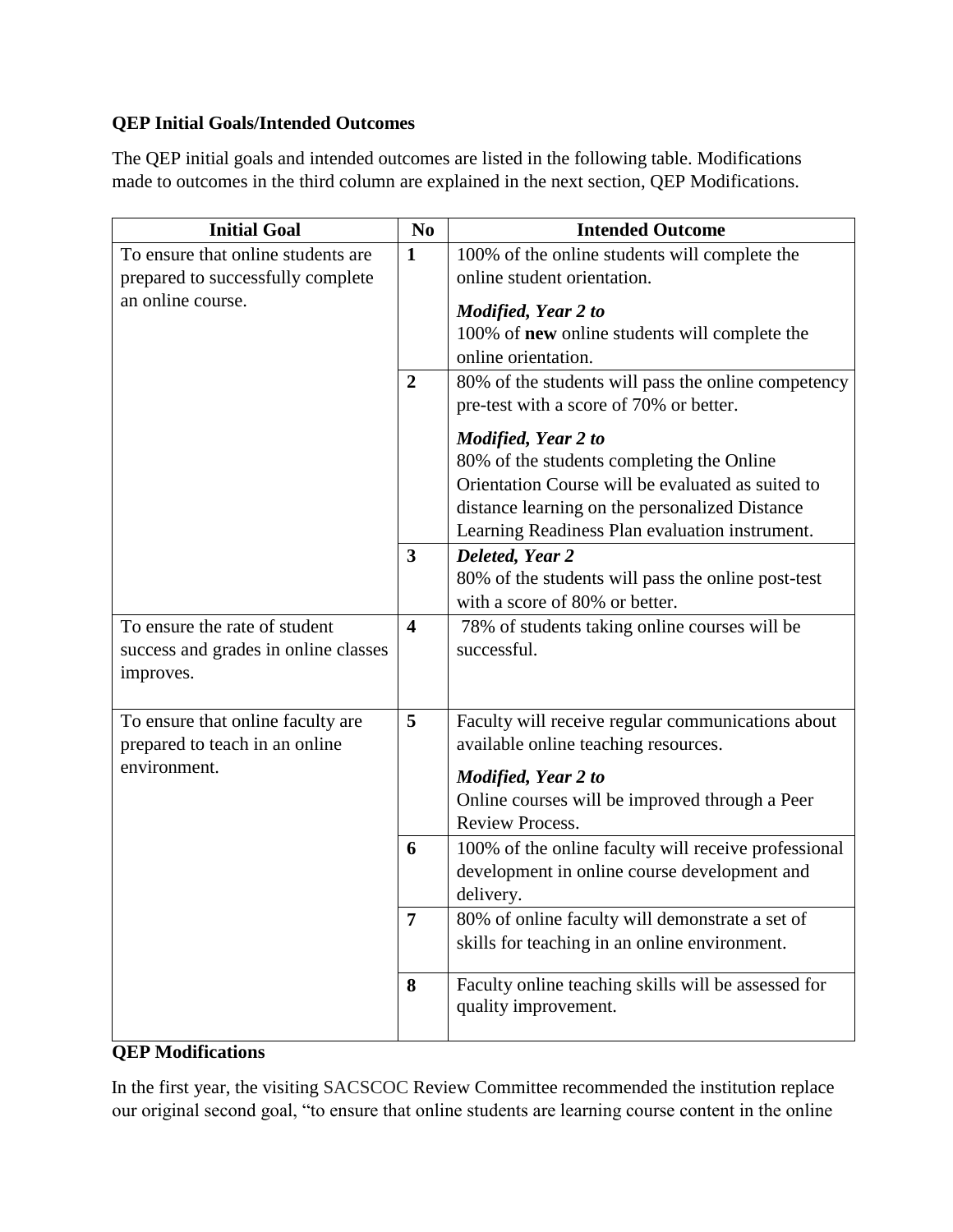learning environment" with "to ensure the rate of student success and grades in online classes improves" in order to provide clarity and a measurable goal.

MCC reviewed three years of historical data, comparing traditional seated classes and online classes for the same course. These data were reviewed and analyzed, and the analysis showed that we offered an almost equal number of traditional to online sections during that time period. Twenty-two percent (22%) of the traditional seated students failed to succeed, compared to thirty-two percent (32%) of the online students. These data were used to establish the baseline, 78% of students taking online courses will be successful. Success is defined as a final grade of A, B, or C, whereas failed to succeed is defined as grades of D, F, FA, W, or I.

Additionally, the QEP Implementation Committee revised its timeline to provide greater detail, target dates, or responsible parties for identified milestones. Further, the revised timeline provided for full implementation late in Year 2 or early in Year 3. The improved momentum allows the College to do assessments and improvements earlier in the execution of the QEP and to better track implementation.

In Year 2 (2014-2015), the wording of the 1<sup>st</sup> intended outcome was changed to read: *"Each semester, 100% of NEW online students will complete the online orientation for online student learners.*" The QEP Implementation Committee recognized that repeating students did not need to take the online orientation each and every semester.

The QEP Implementation Committee decided after the piloting of a student self-assessment in summer of 2014, that having students complete a pre- and a post-test was redundant for the student and did not provide meaningful data for the committee. Furthermore, the summer 2014 pilot was a self-assessment and not a true assessment of student readiness for online learning. As such, a personalized Distance Learning Readiness Plan was created and placed within the Online Orientation Course that was deployed to all new *online* students via Blackboard Learning Management System for each semester. Additionally, the  $2<sup>nd</sup>$  intended outcome wording has been modified to "*80% of the students completing the Online Orientation Course will be evaluated as suited to distance learning on the personalized Distance Learning Readiness Plan evaluation instrument.*" As a result of these changes, the 3<sup>rd</sup> intended outcome concerning student post-testing was discontinued.

Data sources for the  $5<sup>th</sup>$  intended outcome were modified to remove non-existent data sources and to add newly identified data sources. The  $7<sup>th</sup>$  intended outcome also had new data sources identified and added.

In Year 3 (2015-2016), during the assessment of the 5th intended outcome, it was recognized that this outcome as written, was not easily measurable. Further, "online teaching resources" was not defined at the start of the QEP and was open to various interpretations. Thus, it was decided that the wording of this intended outcome would be modified to read: *"Online courses will be improved through a Peer Review Process."*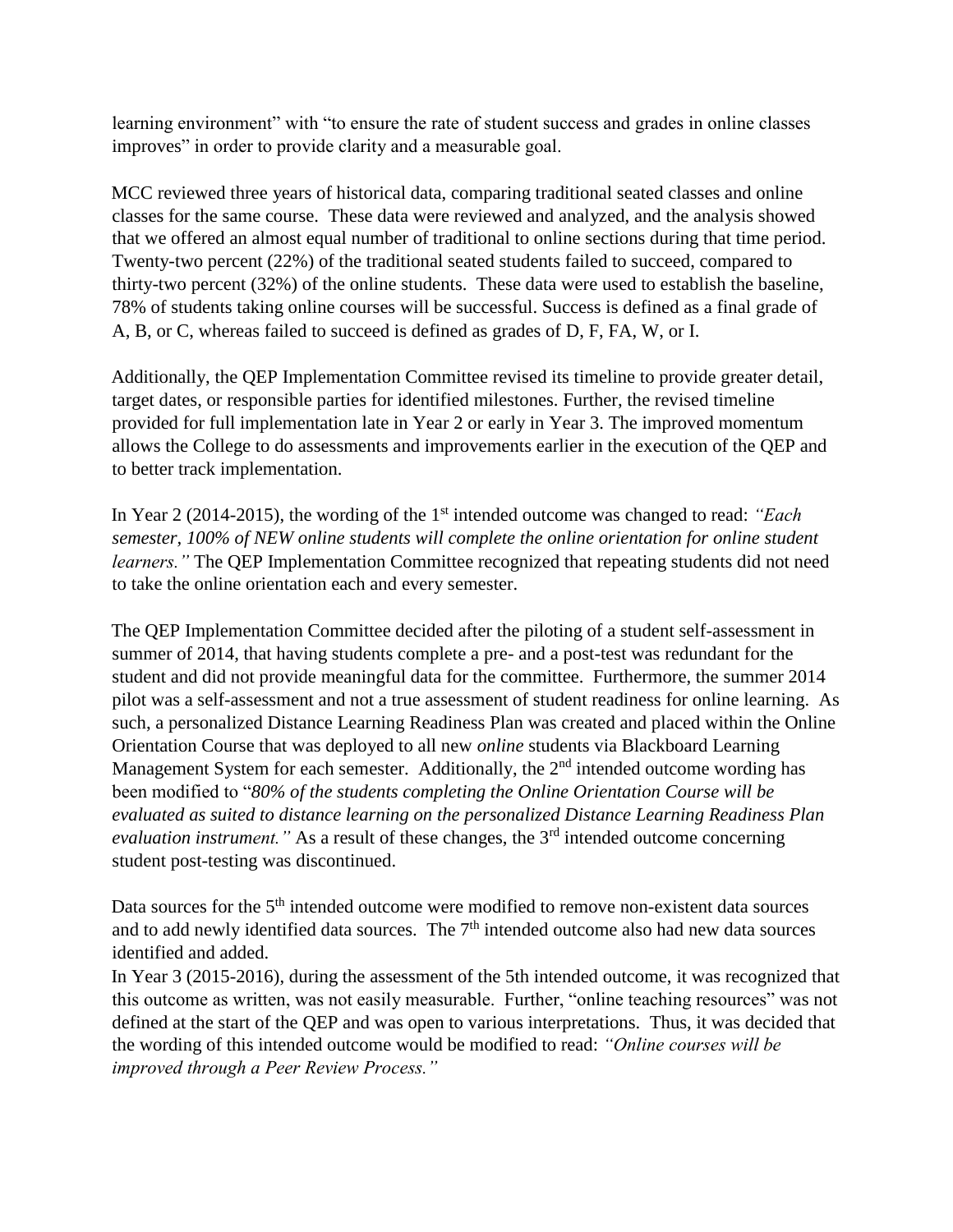The recently reactivated Peer Review Process identifies numerous attributes and resources that should be present in online courses. Further, the Peer Review Process provides a metric that the QEP can use to measure and monitor improvement of online courses. The intended end goal of the 5<sup>th</sup> outcome as presently written is that MCC will deliver quality online courses, which logically should result in improved student success.

There were no changes made to the QEP during Year 5.

# **Impact on Student Learning**

MCC conducted an analysis of three-years of data (fall 2010 – spring 2013), where there existed at least one traditional seated class and one online class for the same course. MCC used the findings from this analysis to establish the baseline: "78% of students taking online courses will be successful." Success was defined as final grades of A, B, or C. Final grades of D, F, FA, W, or I equated to failing to succeed.

MCC completed this same data analysis for each fall and spring semester since, and has provided the findings in the table below.

|                    | <b>Baseline</b> | Year 1 |            | <b>Year 2</b> |            | Year 3 |            | Year 4 |            | <b>Year 5</b> |            |
|--------------------|-----------------|--------|------------|---------------|------------|--------|------------|--------|------------|---------------|------------|
|                    | 2010-           | Fall   | <b>Spr</b> | Fall          | <b>Spr</b> | Fall   | <b>Spr</b> | Fall   | <b>Spr</b> | Fall          | <b>Spr</b> |
|                    | 2013            | 13     | 14         | 14            | 15         | 15     | 16         | 16     | 17         | 17            | 18         |
| <b>Traditional</b> | 78%             | 74%    | 70%        | 77%           | 81%        | 79%    | 83%        | 75%    | 82%        | 78%           | 86%        |
| <b>Students</b>    |                 |        |            |               |            |        |            |        |            |               |            |
| Online             | 68%             | 62%    | 68%        | 68%           | 67%        | 65%    | 66%        | 69%    | 69%        | 73%           | 75%        |
| <b>Students</b>    |                 |        |            |               |            |        |            |        |            |               |            |

#### **Student Success Rates Comparative**

Year 1 and 2 of the QEP implemented actions were focused on identified piloted courses. Specifically, English, religion, psychology, and computer courses were identified by the QEP Implementation Committee where QEP implementation activities would be piloted. As of Year 3, all online courses were monitored for success, not just the piloted courses.

# **Specific SLO's in Pilot Courses**

English, religion, psychology, and computer courses were identified by the QEP Implementation Committee where QEP implementation activities would be piloted. These courses were selected as "pilots" because each semester there were typically a traditional section and online section of courses within these categories. As such, the Student Learning Outcomes (SLOs) for these courses were also SLOs for the QEP. MCC wanted the students in these classes to achieve the SLO identified target benchmark, regardless of delivery method.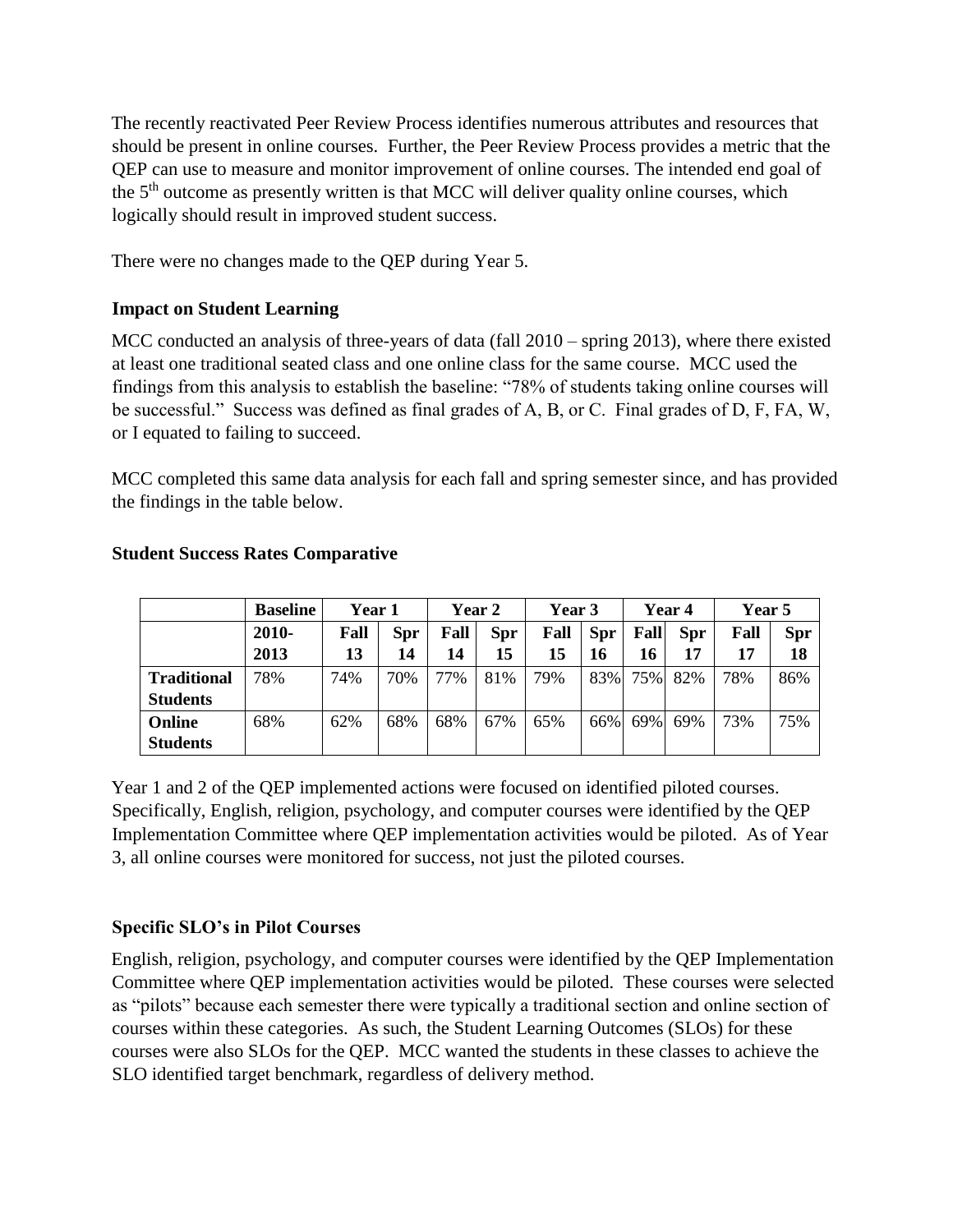When one looks at just the piloted courses SLOs for AY13-14, the assessments provided paint a different picture than the "grades by semester" analysis discussed in the preceding section. All of the online students, assessed in the piloted courses, achieved at least a 78% student learning outcome success rate. It is noteworthy to point out that SLOs are not assessed based on the final grade in a course. SLOs are assessed by the instructors of the courses using a rubric, checklist, or embedded test questions that relate to the identified SLO. Furthermore, instructors are not including "withdrawn" or "failure due to attendance" students in the SLO assessments since these students would not be "completers" of the course.

Because of the contrasting information provided by the two measures detailed above, another analysis was undertaken. MCC drilled down on the "grades by semester" analysis, looking at the specific courses and their grades for the fall and spring semesters, using the same definition of success; i.e., grades of A, B, or C equal success, and grades of D, F, FA, W, or I equal failing to succeed. Additionally, MCC further subdivided the "failing to succeed" into academic or nonacademic failure categories.

# **Environment Supporting Student Learning Impact**

Impacts on the environment supporting student learning through the course of the QEP are listed below:

#### **Year 1 (2013-2014)**

• The Student Support Services division of the College added a new student orientation that is completely online. This resource is available to all students, whether seated, hybrid, or online.

# **Year 2 (2014-2015)**

- Computer issues identified by students via the Evaluation of Instruction survey were addressed by the Information Technology Department during fall 2014.
- The Center for Academic Technology Support/Distance Learning offered numerous in-house training opportunities to faculty; such as Excel, Word, Blackboard, etc.
- The Director of Learning Resources offered numerous training opportunities to faculty about online library resources, as well as made them aware of online professional development opportunities; such as Online Library Resources, Professional Development Opportunities related to online instruction, etc.
- The Counseling and Career Development Center created Study Halls for PSY and MAT students.
- Some outcome assessments on Student Learning Outcome Assessment Reports have analysis discussions that mention the QEP and/or QEP initiatives, indicating more instructors are thinking about the QEP on a regular basis.
- The Center for Academic Technology Support/Distance Learning created and deployed a Blackboard Orientation for students new to online learning in fall 2015.
- Student helpdesk requests started being routed to the Center for Academic Technology Support/Distance Learning.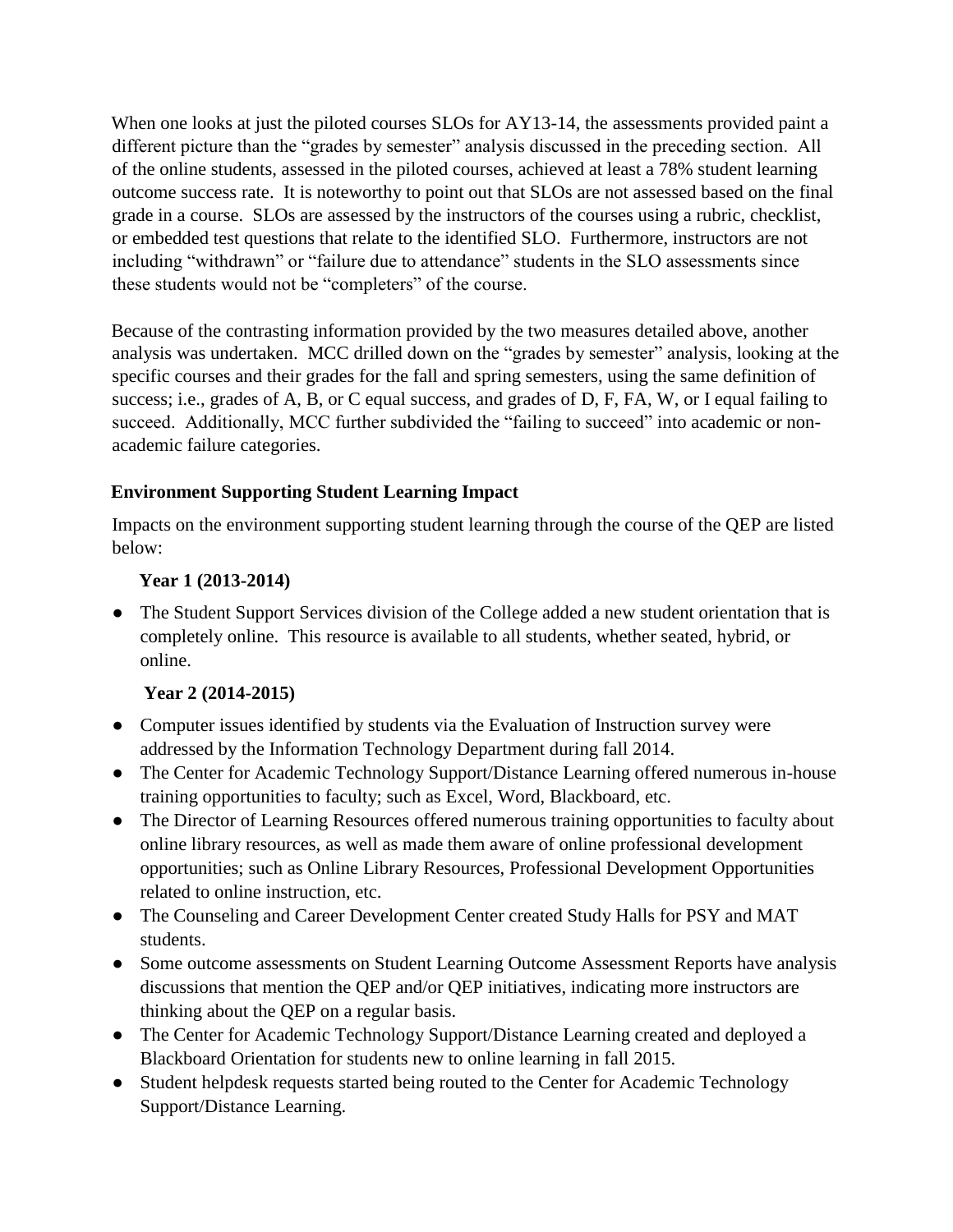● A "Student Help" email was created and promoted. Emails are routed to the IT department to ensure all technical issues are routed to the proper department.

# **Year 3 (2015-2016)**

- In fall 2015, it was decided that early enrollment of new students to MCC to the Blackboard Orientation would enable them to get a head start and be better prepared. Thus, mid fall 2015 semester, all new students were immediately provided a student email, Blackboard access, and the Blackboard Orientation course.
- The Dean of Technology & Learning Resources implemented Peer Reviews of online courses. These were conducted in fall 2015 and spring 2016.
- The College has always conducted student evaluation of instruction each fall and spring semester. However, based on feedback provided to the Director of Institutional Effectiveness, it was not certain that the feedback was making its way back to each instructor. Thus, the dissemination process was changed in spring 2016 to insure the feedback is making it back to the respective faculty.
- The Professional Development Policy and related procedures were reviewed and updated in the spring of 2016. A specific criterion for faculty who teach in the online environment was added, which requires five (5) hours of professional development each year that has a "teaching online" subject matter. This was done in an effort to reinforce and to re-educate the MCC staff and faculty on the importance of professional development in the continual improvement of the College, as well as the employee individually.
- The Distance Learning Committee developed a Common Course Structure for the Blackboard Learning Management System shells. This change provided students a betterorganized format where course materials and information could be more easily located.
- The Dean of Technology & Learning Resources developed an online course, "Teaching" Online at MCC," which all new online instructors are required to complete.
- A review of withdrawal data in Fall 16 revealed that the College was only capturing reasons for the withdrawal in about 30% of the cases. Thus, the request that Student Services look at the withdrawal process and work toward requiring a withdrawal code so the withdrawal data could be used to identify trends and/or issues that the College may be able to remedy.
- Tutoring responsibilities were reassigned to the Counseling and Career Development Center in hopes of improving overall student success.
- The College created and hired a new position, High School Liaison that will spend 4 of 5 days per week at the high schools. This position will not only assist high school students to enroll in courses, but will also help to guide them to available resources in order to be successful in their college courses.

# **Year 4 (2016-2017)**

● The third and fourth semesters of Online Course Peer Reviews was conducted in fall 2016 and spring 2017. Additionally, courses that underwent Peer Reviews during the first two semesters were also reviewed to see if the issues identified previously were corrected. Issues that were not corrected were reported to the Vice President of Instruction for next steps.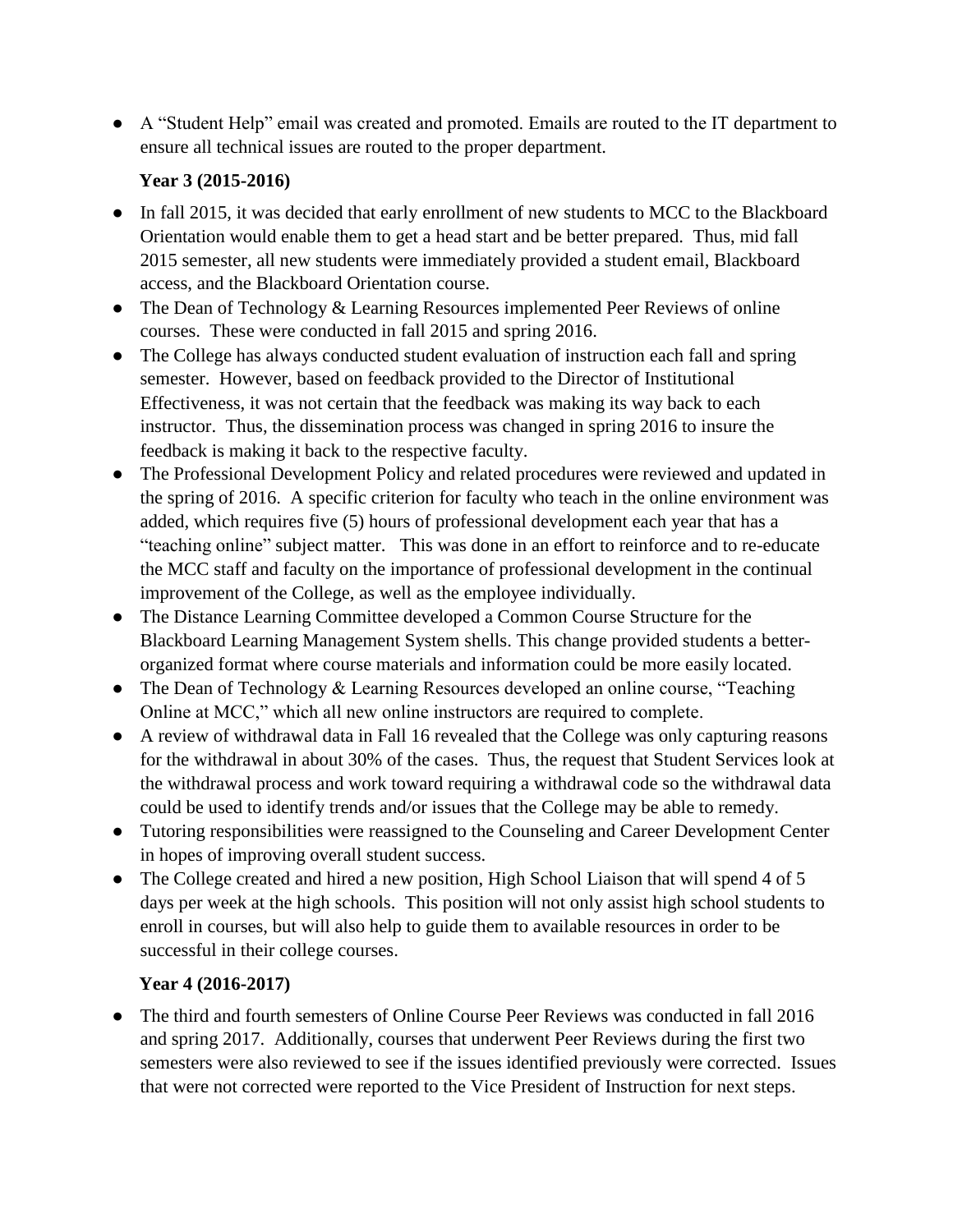- The Academic Counseling Exchange ("ACE") was implemented in fall 2016. ACE is a new online academic support program that provides access to tutorial services for a variety of subject areas. Generally, online students complete their assignments or studying outside of the College's normal operating hours. Most of the support services are available online through Blackboard from 10:00 am until 4:00 am daily, including Saturdays and Sundays. ACE Coaching is the face-to-face component available on campus. The Counseling and Career Development Center is overseeing this endeavor.
- The Program Review process went through an update in 2016 and was further improved in 2017. Specifically, follow-through actions by Program Heads and/or their Deans on recommendations because of the Program Review was emphasized. Basically, a system to report on actions following recommendations was put into place.
- The College implemented a new Employee Evaluation and Professional Development Plan document. The Evaluation form includes attribute questions related to the QEP, specifically: "Improvements to online courses identified in the peer review have been satisfied" and, "For online and/or hybrid faculty: Five hours of PD obtained in the last 12 months is related to online teaching."
- The ACA 115 course underwent an update during the summer of 2016 with the "new and improved" course first being offered in fall 2016. The new ACA 115 offered a module to familiarize students with Blackboard, online course requirements, and expectations.
- The College hired a new Vice President of Instruction in July of 2016. The new Vice President of Instruction is supportive of QEP initiatives such as the Peer Review process, the Program Review process, the new evaluation form, and new online faculty (whether fulltime, permanent part-time, or adjuncts) receiving appropriate training before being allowed to teach.

# **Year 5 (2017-2018)**

- The fifth and sixth semesters of Online Course Peer Reviews was conducted in fall 2017 and spring 2018. Additionally, courses that underwent Peer Reviews during the prior years' semesters were also reviewed to see if the issues identified by the Peer Reviews were corrected. Issues that were not corrected were reported to the Vice President of Instruction for next steps.
- The Program Review process went through an update in AY16 and has been modified slightly each year to improve the process, the review, and to "close the loop" by tracking recommendations and implementation of same. Specifically related to the QEP, the Program Review recommended that any online courses that have gone through two reviews without correcting deficiencies have written goals included on their Outcome Assessment Reports to document and track progress.
- The College approved a new position for IT that will assist with digital content/multimedia in online courses. The analysis conducted as a result of the QEP (student grades, student withdrawals, student evaluations of courses and instructors, etc.) assisted the Dean of Technology & Learning Resources in justifying the need for this new position.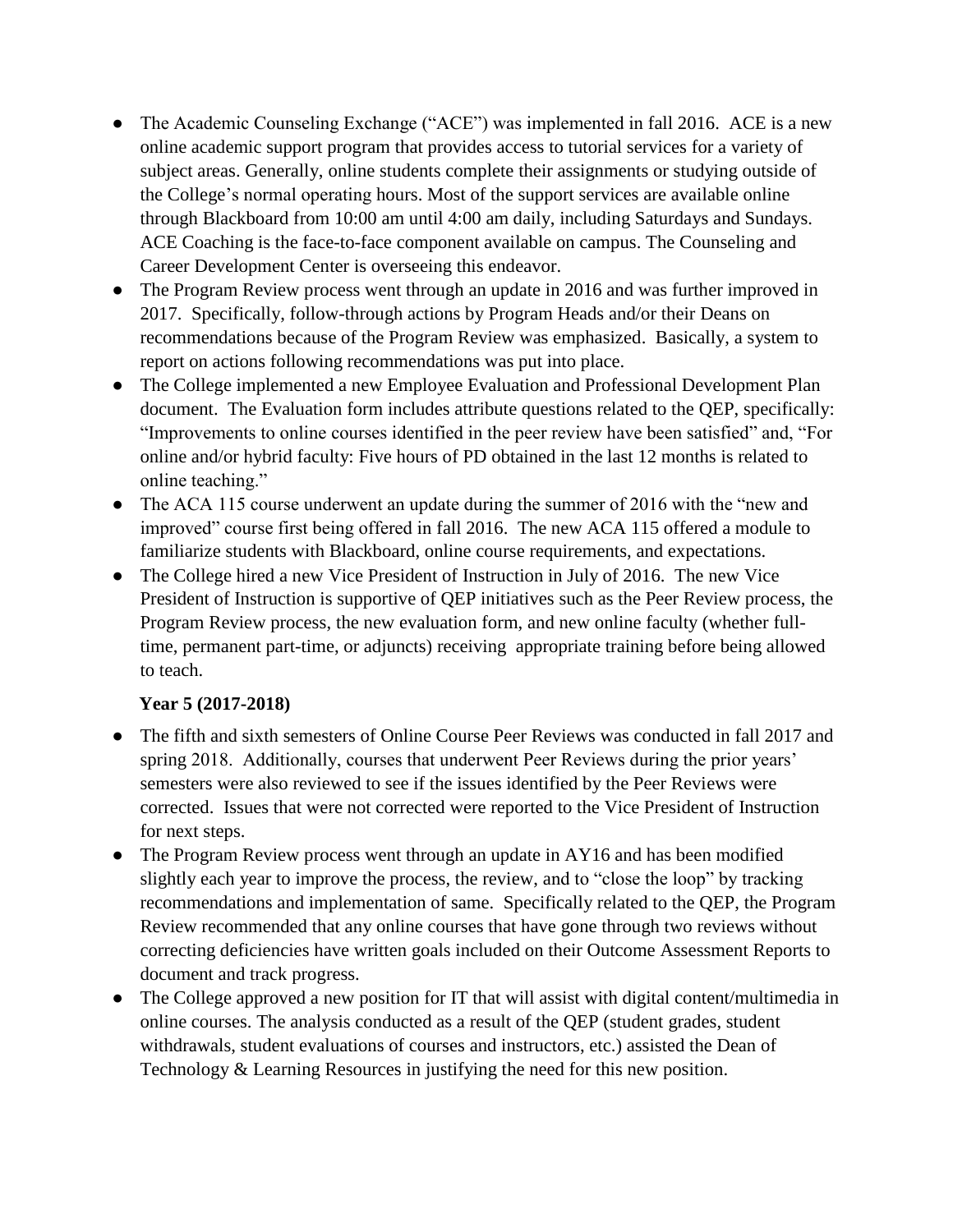- Five instructors completed Wake Tech's *e-Learning Preparedness Initiative across the College* (EPIC 30) online teaching certificate during the summer semesters of 2017 and 2018. The course educates faculty to master the skills to develop accessible, engaging, and user-friendly online courses.
- A new Coordinator of Education Partnerships, formerly High School Liaison, was hired and began work with the CCP and Early College students in the spring 2018 semester. As a result, several processes have been revamped, providing a better experience for these students. For example, the Coordinator has worked closely with the high schools to ensure early registrations, which has led to more students having the necessary materials on the first day of class. Additionally, the Coordinator is well connected to the community and has a positive rapport with both the students and Montgomery County School System personnel.
- In the spring 2018 semester, using Blackboard's Retention Center, the Dean of Technology & Learning Resources began an initiative to notify students, instructors, the MCC counselors, and the Coordinator of Educational Partnerships via email when students did not meet certain risk baselines. The initiative was targeted to CCP and Early College students taking online courses, but instructors were encouraged to use the Retention Center to track all student progress in all courses. The risk table was triggered by missed deadlines, grades, and infrequent course access. Face-to-face training was offered and instructional videos were distributed for those not able to attend. In courses in which this resource was used, both the MCC counselors and Coordinator of Educational Partnerships reported the alerts were helpful in communicating with both the student and public school personnel.
- Orientations were scheduled with all new Early College students to assist with setting up accounts and using campus technologies, including Blackboard.
- Distance learning personnel visited each of the high schools in the fall 2017 semester to assist students in accessing Blackboard and email accounts.
- In spring 2018, quarterly partnership meetings between MCC and Montgomery County Schools personnel were initiated. These meetings have been helpful to communicate issues, policy changes, and other needs arising in the CCP and Early College programs.

#### **Achievement of Goals/Anticipated Outcomes**

In the third year of the QEP, the College began to see improvements in outcomes and student success as follows:

# **Year 3 (2015-2016)**

Intended outcome #6, "100% of the online faculty will receive professional development in online course development and delivery" was met.

#### **Year 4 (2016-2017)**

One of the expected operational outcomes, "Online courses will be improved through a Peer Review Process" was met. Overall student success in online courses held at 69% for the year, 1% above the baseline.

# **Year 5 (2017-2018)**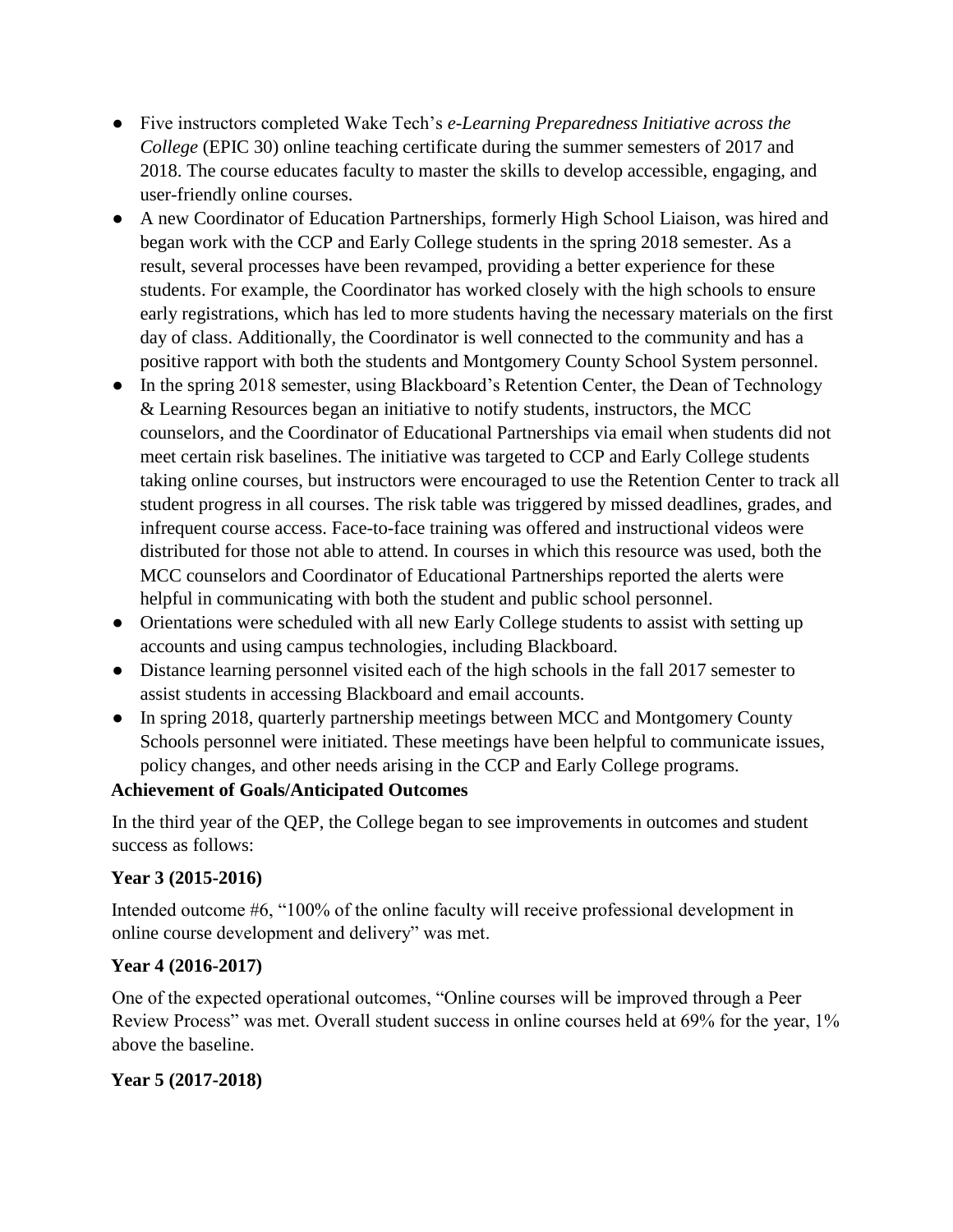Two of the expected operational outcomes, "Online courses will be improved through a Peer Review Process" and "100% of the online faculty will receive professional development in online course development and delivery" were met. Overall student success in online courses increased from 69% to 73% in the fall semester, then to 75% in the spring semester.

#### **Reflections/Lessons Learned**

- The completed student learning outcomes for 2013-14 highlighted the different definition of student success utilized by instructors completing SLO assessments versus the success definition utilized when comparing final grades in traditional and online courses. The SLOs with assessments completed for the piloted courses indicates that we actually did better than we originally theorized on student learning outcome performance by online students, as compared to traditional students. Nevertheless, MCC believes there will be continuous improvement of online student success rates on SLOs.
- The grouping of the D, F, FA, W, and I grades into one failure classification was inadequate for assessment and improvement purposes going forward. The D, F, and I grades are assigned grades based on the academic performance of the student. Grades of FA (failure due to attendance) and W (withdrawal from course) indicate a failure to complete a course based on factors other than academic issues.
- The further classification of failures provides specific data for use in designing appropriate interventions aimed at the different causes of student failure.
- The percentage of W and FA students (non-academic failure) in online classes was larger than that in traditional classes. This fact negatively affects online course success.
- Based on a review of the AY15 annual report of professional development for online faculty, only 59% took some professional development related to online course development and/or delivery. This low percentage is concerning given the amount of effort that the Dean of Technology and Learning Resources and the Director of Learning Resources exhibited in making opportunities for learning known to all faculty.
- The data reporting on student success  $(A's, B's, and C's)$  is not showing any improvements after three years of QEP focus. The percentage of W and FA students (non-academic failure) in online classes is larger than that in traditional classes. This fact negatively affects online course success. By obtaining better withdrawal data or reasons, MCC may be able to curtail some of the lack of success due to withdrawals.
- As Jim Collins said in his book, *Good to Great*, having "the right people in the right seats" is key to go from good to great. The College hired a new President in 2015 and a new Vice President of Instruction in 2016. The College has made significant improvements since the addition of these committed, qualified, and data-driven individuals. Not only improvements in strengthening the online student-learning environment, but also in course scheduling, facilities, personnel, and technology.
- For future QEP's, MCC should narrow the scope of the objective as much as possible.
- Once QEP goals are drafted, require a mock run through of data and assessment, to ensure a) the goals identified are actually measureable, b) the goals affect the identified initiative, and c) data actually exists to complete the assessment(s).